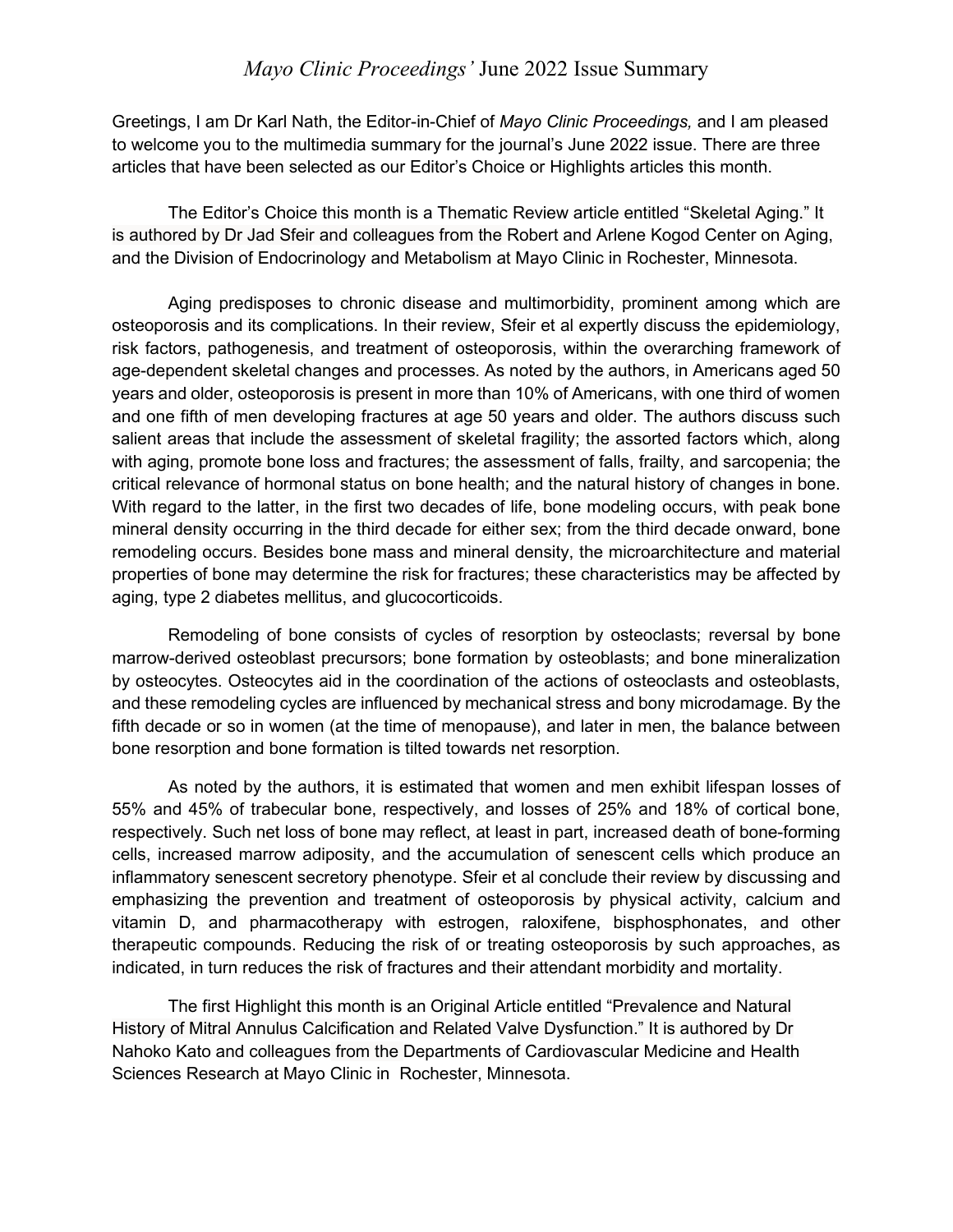## *Mayo Clinic Proceedings'* June 2022 Issue Summary

Mitral annulus calcification is characterized by three essential processes involving the fibrous annulus of the mitral valve: chronicity, degenerative changes, and deposition of calcium. Kato et al undertook a large retrospective analysis of adults undergoing transthoracic echocardiography in 2015 at Mayo Clinic Rochester in whom mitral annulus calcification was identified. In this population of almost 25,000 patients, the prevalence of mitral annulus calcification was 23%, the latter increasing with age. The mean age of patients with mitral annulus calcification was higher than those without mitral annulus calcification - 75 years versus 60 years.

Mitral annulus calcification predisposes to mitral valve dysfunction. Specifically, in this patient population, mitral regurgitation, without mitral stenosis, occurred in 9.5% of patients with mitral annulus calcification compared with 6.1% of those without such calcification; the analogous figures for mitral stenosis, irrespective of mitral regurgitation, were 6.6% and 0.5%, in patients with and without mitral annulus calcification, respectively. The odds for the presence of mitral annulus calcification were significantly increased by aortic stenosis, prior aortic valve replacement, and left ventricular outflow tract obstruction. Risk factors for mitral stenosis in patients with mitral annulus calcification included aortic stenosis, prior aortic valve replacement, left ventricular outflow tract obstruction, female sex, kidney dysfunction, chest irradiation, and coronary artery disease, whereas risk factors for mitral regurgitation included reduced left ventricular ejection fraction, left ventricular outflow tract obstruction, left ventricular mass index, kidney dysfunction, female sex, and age.

After relevant adjustments, and during a median follow up of 3 years, patients with mitral annulus calcification exhibited increased mortality, which was further increased if complicated by mitral valve dysfunction.

This study by Kato et al–the first large cohort study to date of the prevalence, clinical characteristics, predisposing conditions, consequences, and complications of mitral annulus calcification–shows that this valvular condition is neither uncommon nor benign.

The second Highlight this month is an Original Article entitled "Socioeconomic Deprivation and Premature Cardiovascular Mortality in the United States." It is authored by Dr Graham Bevan from the Harrington Heart and Vascular Institute of the University Hospitals Cleveland Medical Center in Cleveland, Ohio, and colleagues from Case Western Reserve University, in Cleveland, and Houston Methodist, in Houston, Texas.

Traditional cardiovascular risk factors do not adequately account for premature cardiovascular mortality in the United States, especially in light of discernible trends and geographic variation in such mortality. Bevan et al examined whether socioeconomic deprivation - increasingly recognized as a determinant of disease - may underlie such regional and temporal profiles in premature cardiovascular mortality during the period of 1999 to 2018.

The authors obtained such mortality data at a county-level from the US National Center for Health and Statistics. County level prevalence of traditional cardiovascular risk factors was obtained from the 2020 Population Level Analysis and Community Estimates project. Socioeconomic deprivation was evaluated by the Social Deprivation Index, which is an